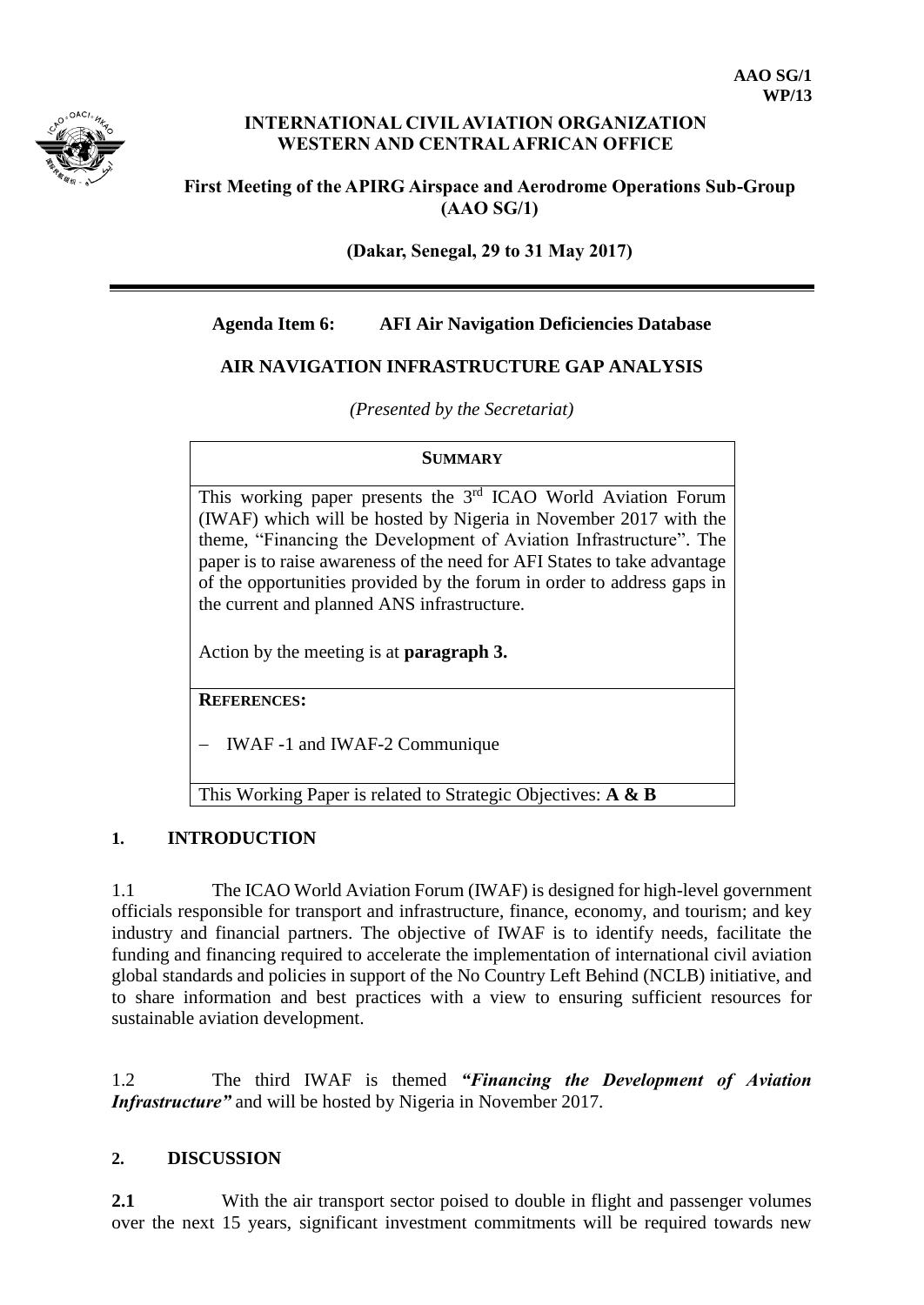airport and air navigation infrastructure and other air transport capacities. ICAO considers it critical to bring together these players now in order to anticipate these challenges in greater detail, and to raise awareness on the critical importance of aviation and global connectivity to the future prosperity of societies and economies all over the world.

2.2 ICAO has already begun highlighting a number of these issues under the No Country Left Behind campaign it launched at the end of 2014. ICAO is seeking to make clear that the continued safety and efficiency of global aviation, critical to a wide range of citizens and economic sectors, requires coordinated assistance for States in need and determined commitment on behalf of governments, industry and the development community in the years ahead.

2.3 In light of its cross-cutting nature and multiple links to other economic sectors, the total economic impact of aviation reaches some 3.5 per cent of world GDP, equivalent to 2.4 trillion dollars, while supporting some 58.1 million jobs, As States all over the world are now working together to realize the social, economic and environmental priorities reflected in the recently-adopted UN Sustainable Development Goals, ICAO recognized that the fundamental role of safe and reliable aviation as an engine for socio-economic prosperity needed to be re-emphasized so that it's benefits can contribute to that process."

2.4 Aviation development refers to a wide range of infrastructure, human resources, training, and related capacity-building activities. The ultimate goal of these efforts is to realize a safe and efficient air transport foundation in a given State, one which is consistent with ICAO's Standards and Recommended Practices (SARPs) and Strategic Objectives for the global air transport network**.**

2.5 Once ICAO-compliant air transport connectivity is established, it begins to support expanded tourism and many other local and regional socio-economic development goals for States and Regions. Opportunities for local citizens, businesses and producers to access foreign supplies and markets begin to multiply significantly, and further important benefits for governments and societies are realized through improvements in medical transport, emergency response and cultural exchange.

2.6 Recognizing the importance of aviation development to ICAO's global mandate and the new UN Sustainable Development Goals (SDGs), the Organization has begun to more actively engage States and donor/development stakeholders and to map its work against SDG deliverables. ICAO does so not only by serving an essential coordinating role, but also by providing States with the planning and monitoring tools they need to develop practical and effective business cases supporting dependable socio-economic returns on investment.

2.7 Today, despite the collapse of global commodity prices and political shocks that have slowed growth in North Africa, Africa's economic lions are still moving forward. Overall, the continent achieved average real annual GDP growth of 5.4% between 2000 and 2010, adding \$78 billion annually to GDP (in 2015 prices). The compiled list of 13 countries with the highest projected compounded annual growth rate (CAGR) from 2014 through 2017 based on the forecasts from the World Bank's Global Economic Prospects includes six (6) African States. (Source: [http://uk.businessinsider.com/world-bank-fast-growing-global-economies-2015-6/#](http://uk.businessinsider.com/world-bank-fast-growing-global-economies-2015-6/#-china-1) [china-1](http://uk.businessinsider.com/world-bank-fast-growing-global-economies-2015-6/#-china-1) )

2.8 The positive economic outlook of Africa and the projected growth will include